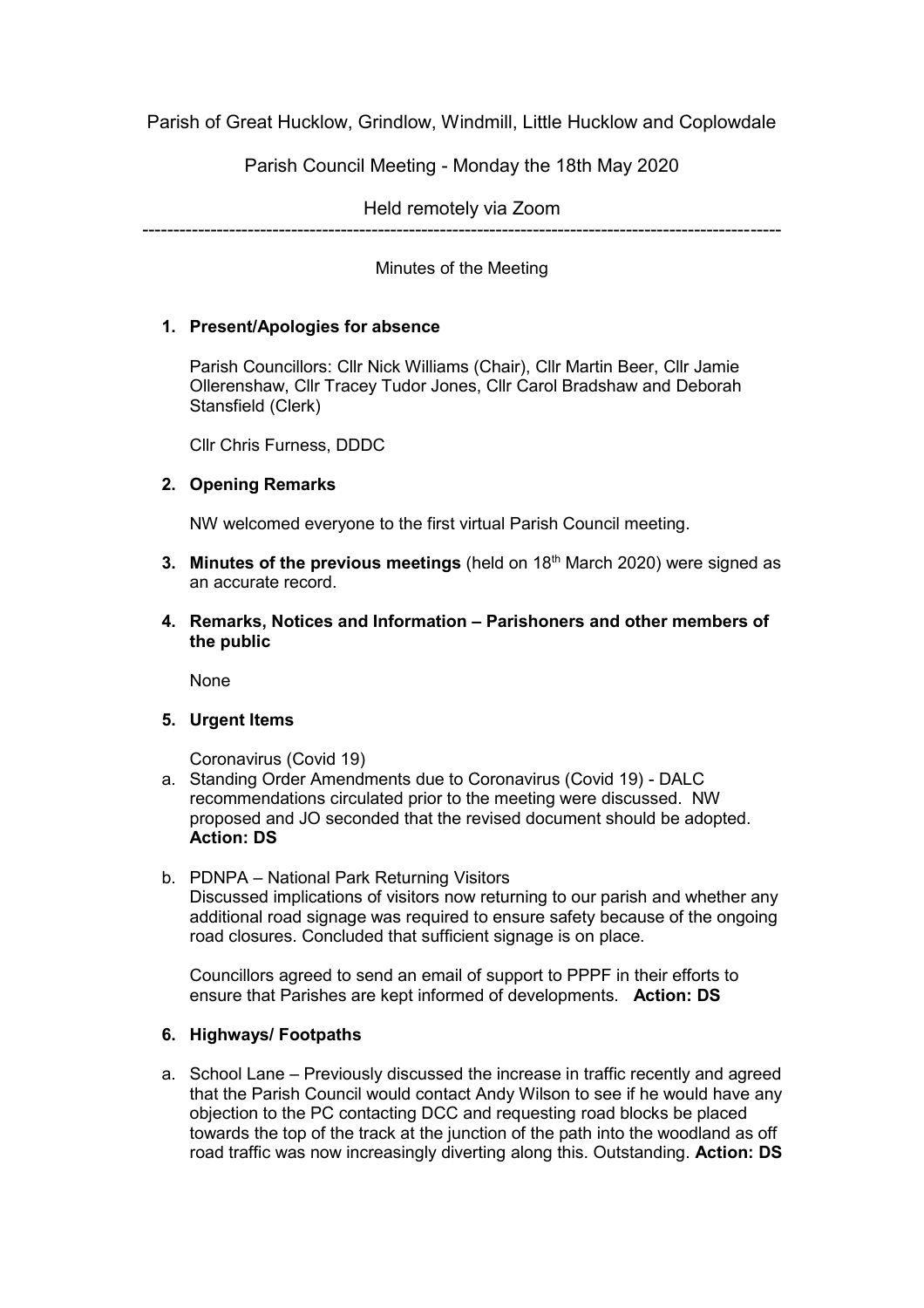DS had previously confirmed that a response had been received from DCC regarding ongoing concerns, NW to consider a response given the Jacobs Ladder TRO development. Outstanding. **Action: NW/DS**

DCC Cllr Judith Twigg had previously agreed to assist by chasing this matter up with relevant officers. **Action: JT**

DS advised that since the partial lifting of the "Lockdown" traffic had increased in volume.

b. Silence Heritage Site – NW advised that this remains closed, awaiting outcome of the PDNPA report.

NW reported that since the last meeting the fencing closing footpaths which had been removed has now been reinstated and a further collapse has occurred.

c. Road between Little Plumpton Cottage and Bretton – NW advised that DCC are still awaiting the PDNPA report before taking any decisions regarding repairs to the road. Ongoing.

NW advised that DCC have engaged consultants to carry out various underground surveys and it would be useful to see the results. To contact Julian Gould to ascertain if this is possible. **Action: NW/DS**

- d. Camphill Lane further subsidence NW confirmed that DCC stopped work on the repairs to the wall when the Lockdown was announced, expected to resume when safe to do so.
- e. Abney Road Collapse NW confirmed that DCC have now received a report from their contractors identifying repair options. These are now being costed. etc. Outstanding.
- f. Grindlow potential water leak Severn Trent Water Authority started work w/c 7<sup>th</sup> May 2020 by carrying out repairs to a stop tap outside Withen View. Road closed signs are still on site. Water is still on the road, to check in a couple of weeks to see if this has stopped leaking and report if necessary. **Action: JO**
- g. TTJ reported that there is a further water leak at the bottom of Jacks Cross, near the sewage works. DS to report to Severn Trent Water. **Action: DS**

#### **7. District and County Councillor Reports**

a. The Causeway (Grindlow) and Dirty Lane (Great Hucklow) Previously discussed further deterioration of the Causeway and in addition the very poor state of Dirty Lane particularly now there was diversionary activity through the villages due to the Abney and Bretton road closures. JT had previously agreed to continue to pursue this by ensuring that this was included in the DCC 20/21 budget allocation for this type of work. **Action: JT**

TTJ confirmed that some patches have in fact now been repaired but the overall condition remains very poor.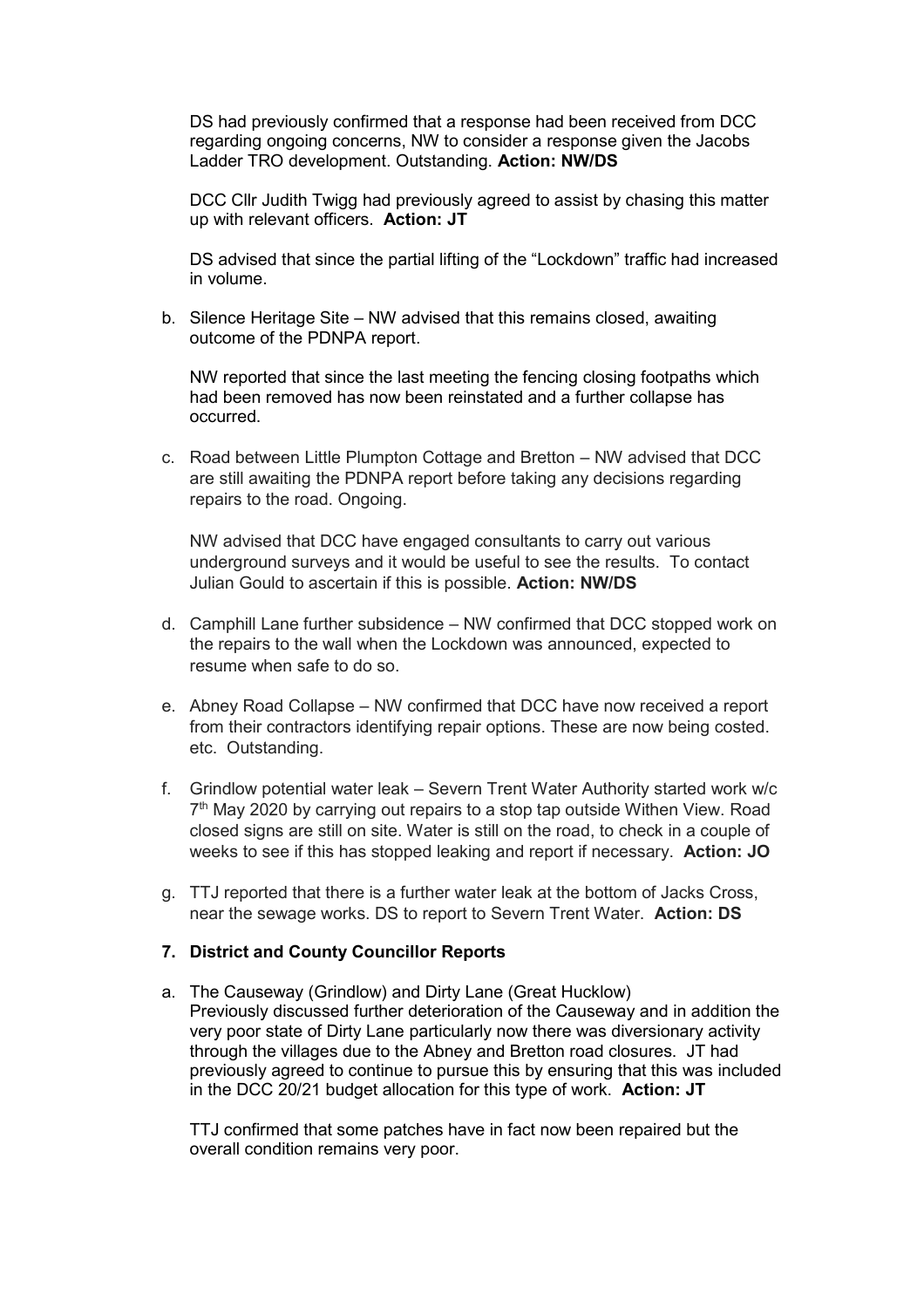b. High Rake

CF advised that the recently formed PDNPA Scrutiny Committee has now held three meetings and their recommendations have subsequently been passed by the Resources Committee. In future all community stakeholders will be consulted prior to any proposed disposals.

The Parish Council will be able to attend the public committee meeting and speak/comment before any decisions are taken.

HF had previously suggested that High Rake should now be declared as an Open Access area with public footpaths being reinstated. Letter to PDNPA to be drafted. Outstanding. **Action: NW/DS**

#### **8. Mining Committee**

JO gave an update on activities: -

- a. JO advised that the PDNPA report remains outstanding that PDNPA will make it available to BFL prior to making it more widely available. Discussed continued dissatisfaction with this approach and agreed that NW and JO would draft a letter to Sarah Fowler, PDNPA (and will copy Andrew McCloy). MB will raise with her on the  $8<sup>th</sup>$  of June when he meets on other matters. **Action: NW/JO**
- b. JO gave a general update on BFL current underground activities at the mine. They are currently working on levels 4 and 5 updating ventilation systems, JO to circulate information received. **Action: JO**
- c. Old Mill Dam Mine Shaft Bank House NW advised that this has now been capped.

#### **9. Actions Arising from Previous Minutes**

- a. Parish owned Land Registration Councillors agreed the need to take legal advice in order to progress the PC's applications and agreed that we should obtain estimates from several legal practices. Outstanding. DS to contact. **Action: DS**
- b. Green Bin Garden Waste Collections CF had previously advised that a system of charging for green bin collections will be introduced in April 2021. The cost (per bin) will be £50 pa, in the first year this will be discounted to £35 if payment is received by December 31<sup>st</sup> 2020. DS queried how residents will be notified of when and how to pay in order to receive the discount, CF to confirm. **Action: CF**

CF advised that an Emergency Committee will be held on the 21<sup>st</sup> of May to discuss resuming the garden waste collections.

#### **10. Correspondence and Circulars**

All correspondence/circulars received had been circulated to Councillors on receipt. Items of interest as follows: -

- DALC Climate Emergency Meetings
- PDNPA Coronavirus (Covid 19) Poster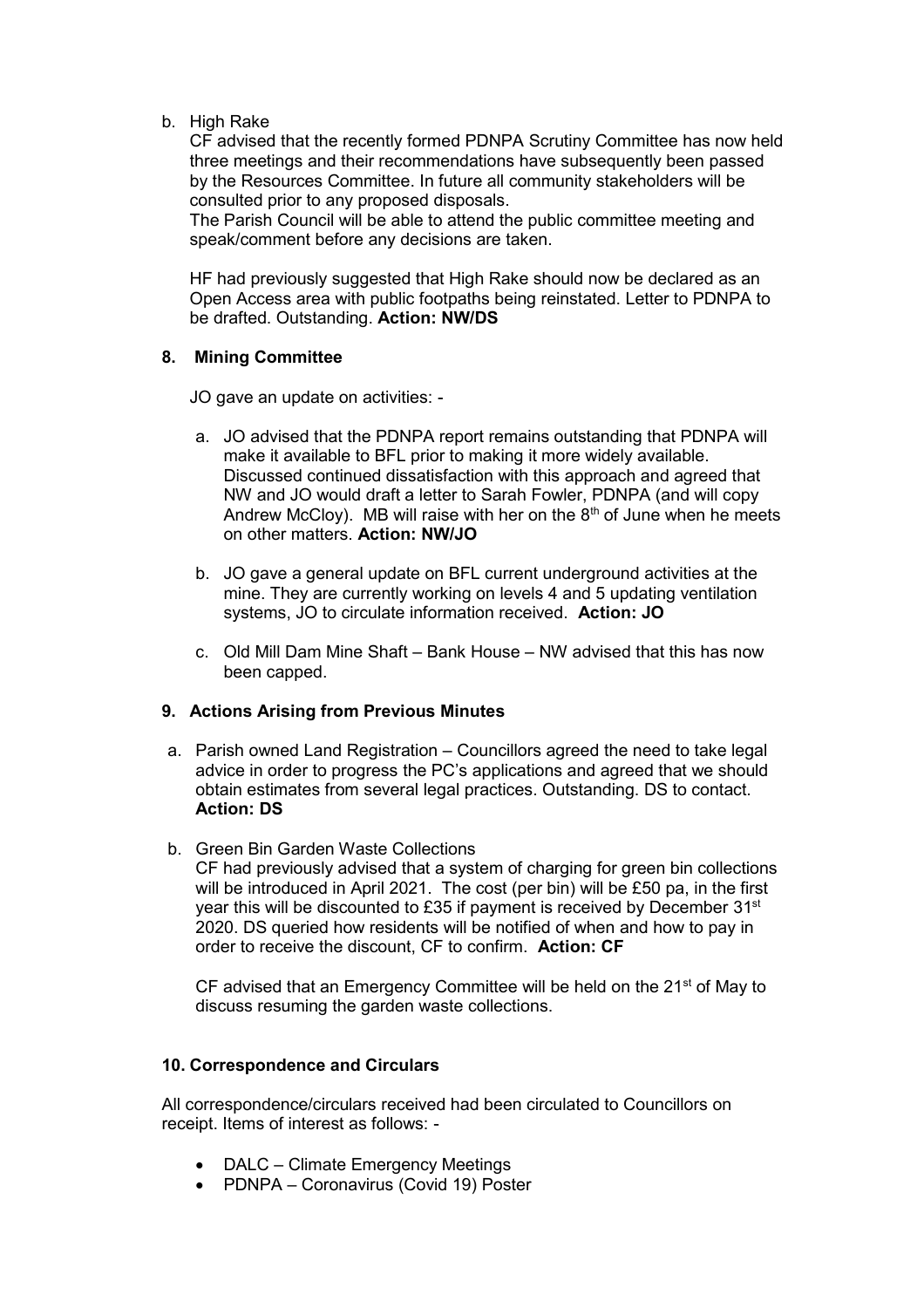Items for Newsletter: -

- PDNPA Fire Risk Stay at Home message
- PDNPA seasonal bus service in the Hope Valley cancelled for 2020
- DCC Reopening of Countryside Parks
- DCC- Reopening of Recycling Centres
- Gliding Club reopening

### **11. Finance**

- a. Bank Current Account Balance £7198.91 as at 18 5 20 Spreadsheet detailing all transactions was available for Councillors to view at the meeting.
- b. Payments made since last meeting:
	- £104.40 DALC subscription
	- £12.00 PPPF subscription
	- £153.60 Gritbins (Kingfisher Direct)
	- £50.00 W Brindley
	- $\cdot$  £101.00 J Warriner

 $\bullet$ 

- Credits received: -
- $\textdegree$  £5251.00 Precept
- £50.00 Community Spirit (contribution to Defib consumables)

Payments Outstanding: -

- £75.00 J Taylor (Internal Audit)
- c. BACS Payments DS advised that continued use of BACS as a payment method has to be approved every two years as per our Financial Regulations. Discussed and resolved that this is working well and should be continued. NW proposed and CB seconded. Agreed unan.
- d. Insurance Renewal DS advised that a renewal notice has been received for the forthcoming year at the same cost as last year. Discussed the increased value of our assets and the potential need to increase our cover as the current policy limits the asset value to £10K. DS to update the Asset Register with replacement values and investigate further, however, Councillors were concerned about the increase in cost of the premium and agreed that a maximum additional sum of £50 could be accepted without further consultation. **Action: DS**
- e. Internal/External Audits Internal Audit - DS advised that the Internal Audit has now been carried out and no issues have been identified.

External Audit – DS advised that she is currently completing the required documentation. The Certificate of Exemption has been completed and Councillors were able to view the document during the meeting. This was approved by Councillors, NW proposed and TTJ seconded, agreed unan. This needs to have a "wet" signature (by the Clerk/RF and The Chairman)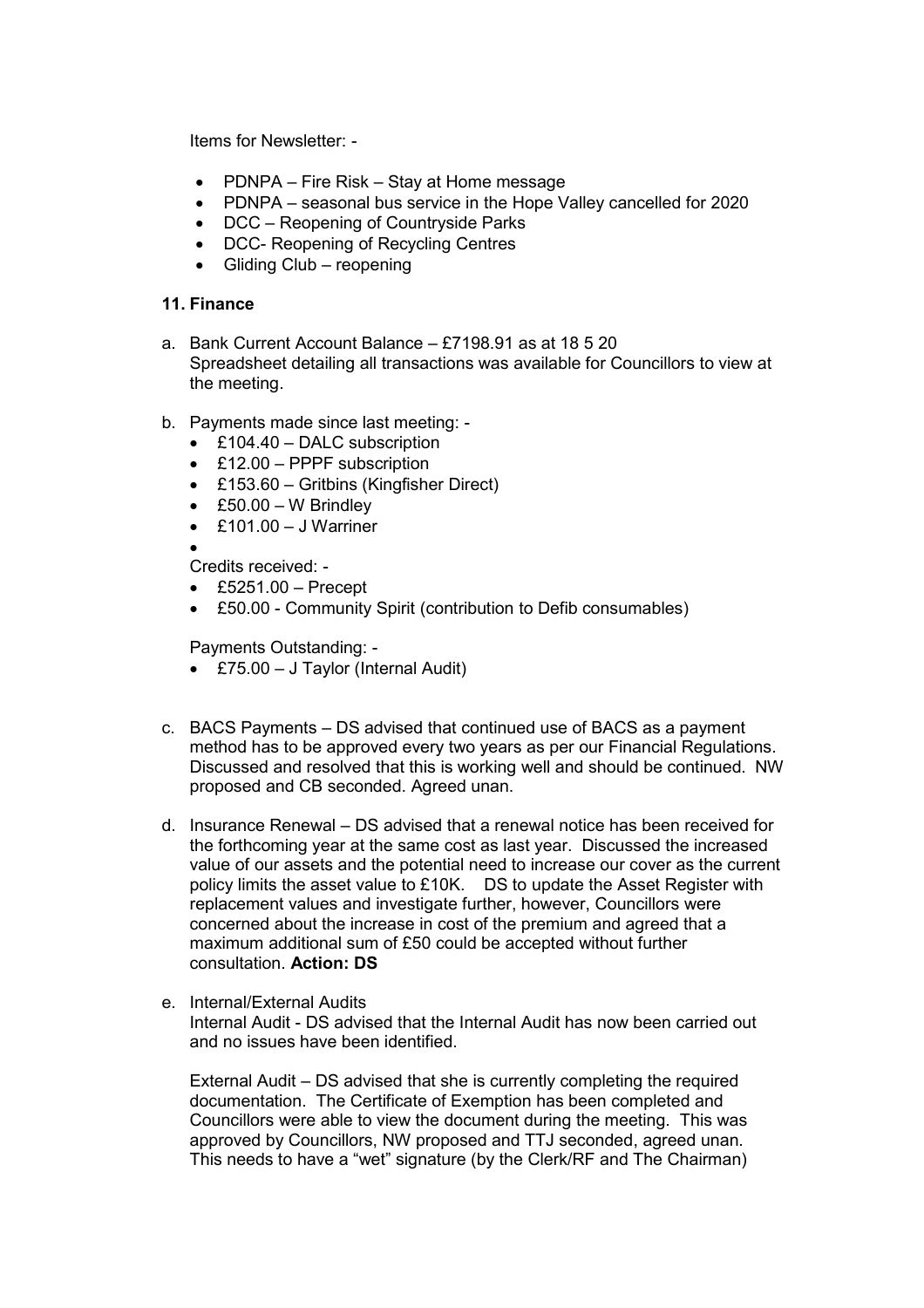which will be achieved by signing and scanning the documents. DS to organise and submit. **Action: NW/DS**

f. Wild Flowers/Bulb Planting at entrances to villages There were discussions around an alternative idea of planting flowers in planters. DS to chase wild flower recommendations from PDNPA. DS confirmed that she had contacted DCC re the land at the bottom of Dirty Lane and was now awaiting information from Heather Crowther, Ecologist, PDNPA. Outstanding. **Action: DS**

NW previously advised that he had contacted the owners of the land for their permission at the sites being considered for planting. DS confirmed that she had contacted DCC re the land at the bottom of Dirty Lane and was now awaiting a response from Sean Twyford. Outstanding. **Action: DS**

Feedback from local residents also to be taken into consideration. This was included in the Newsletter and a number of responses had been received. NW advised that planting directly into the ground rather than planters was the preferred option stated in responses.

Potential partial funding options were discussed, together with the possible replacement of a bench on the common land at Great Hucklow. Agreed to investigate further **Action: NW/DS** 

g. Mowing Contracts – 2020 - 2022 DS advised that new contract documentation had been signed by all parties.

DS enquired if it would be appropriate to temporarily increase the frequency of the cuts in Great Hucklow and Grindlow given the current Lockdown circumstances and parishoners being at home full time coupled with the good weather and faster growing grass. Councillors agreed, DS to reschedule to every three weeks at the current contract rates resulting in an increase of two cuts in total over the summer season. **Action: DS**

DS advised that W Brindley had offered to cut verges that would usually be cut by DCC if they are not able to provide the service this year due to current circumstances. DS to speak to DCC to ascertain what they are planning. **Action: DS**

- h. Clerk's Job Description, Contract and Salary requires annual review. Outstanding. **Action: NW**
- i. Defibrillator Provision
	- (i) Great Hucklow

JO queried if it is necessary to have paediatric in addition to adult pads. DS checked with TFR's and confirmed that this is not necessary.

DS advised that the maintenance checks on the defib are still being carried out during Lockdown and that the training had been postponed indefinitely.

DS confirmed that a contribution of £50 has been received from Community Spirit towards the cost of consumables required for the defib unit in Great Hucklow.